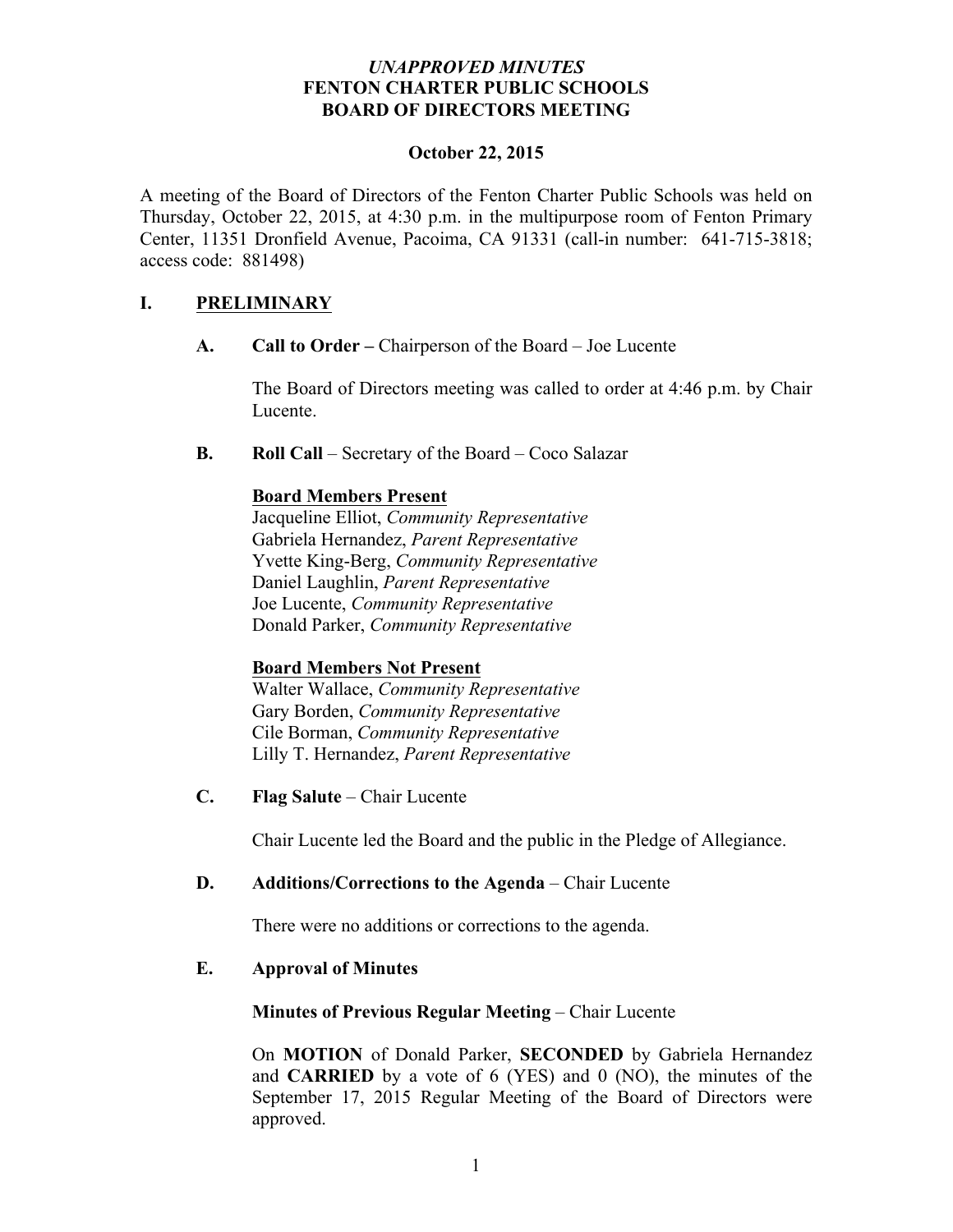## **II. COMMUNICATIONS**

#### **A. Presentations from the Public** – Chair Lucente

There were no presentations from the public.

#### **B. Committee/Council Reports**

Minutes of all meetings held by any committee and/or council were sent to the Board Members prior to this meeting.

There were no further reports by committees/councils.

## **C. Treasurer/CFO's Report**

Kristin Dietz, Vice President of EdTec, and Treasurer and CFO of the FCPS, presented monthly, profit and loss statements, revenue, expenditures and a year-to-date projection for the Fenton Charter Public Schools.

## **D. Directors' Reports**

Fenton Avenue Charter School (FACS) – Stacy Carroll Hutter, Director, reported.

Santa Monica Boulevard Community Charter School (SMBCCS) – Dr. David Riddick, Director, reported.

Fenton Primary Center (FPC) – Richard Parra, Director, reported.

Fenton STEM Academy (STEM) – Jennifer Miller, Director, reported.

Fenton Charter Leadership Academy (FCLA) – Lee Melo, Director, reported.

#### **E. Executive Director's Report**

Fenton Charter Public Schools (FCPS) – Irene Sumida, Executive Director, reported.

#### **III. CONSENT AGENDA ITEMS**

There were no items scheduled for the consent calendar.

## **IV. ITEMS SCHEDULED FOR ACTION**

**A. Recommendation to approve Certification of Board Compliance Review**

On **MOTION** of Yvette King-Berg, **SECONDED** by Jacqueline Elliot and **CARRIED** by a vote of 6 (YES) and 0 (NO), the recommendation to